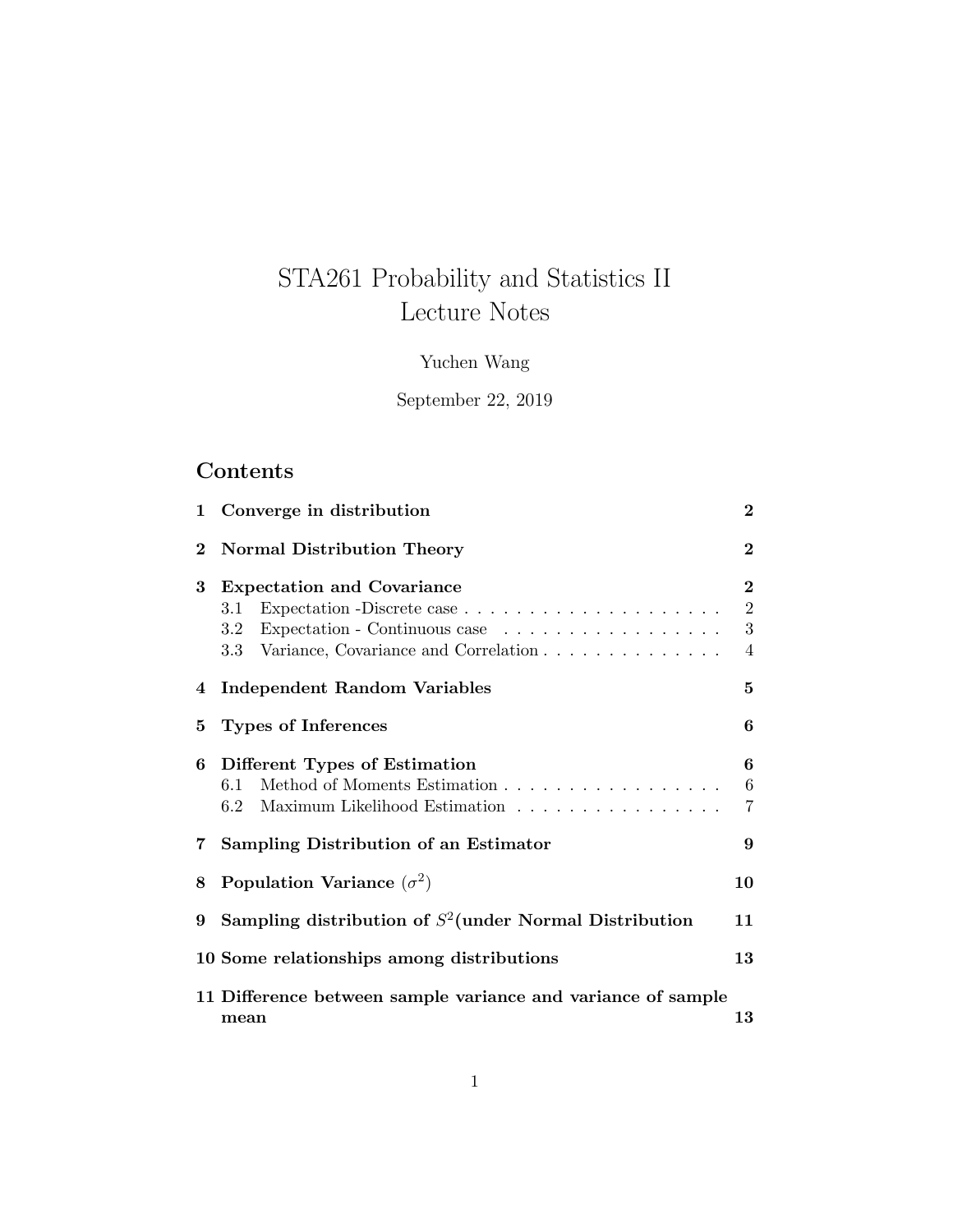| 12 Consistent Estimator | 14 |
|-------------------------|----|
| 13 Efficient Estimator  | 15 |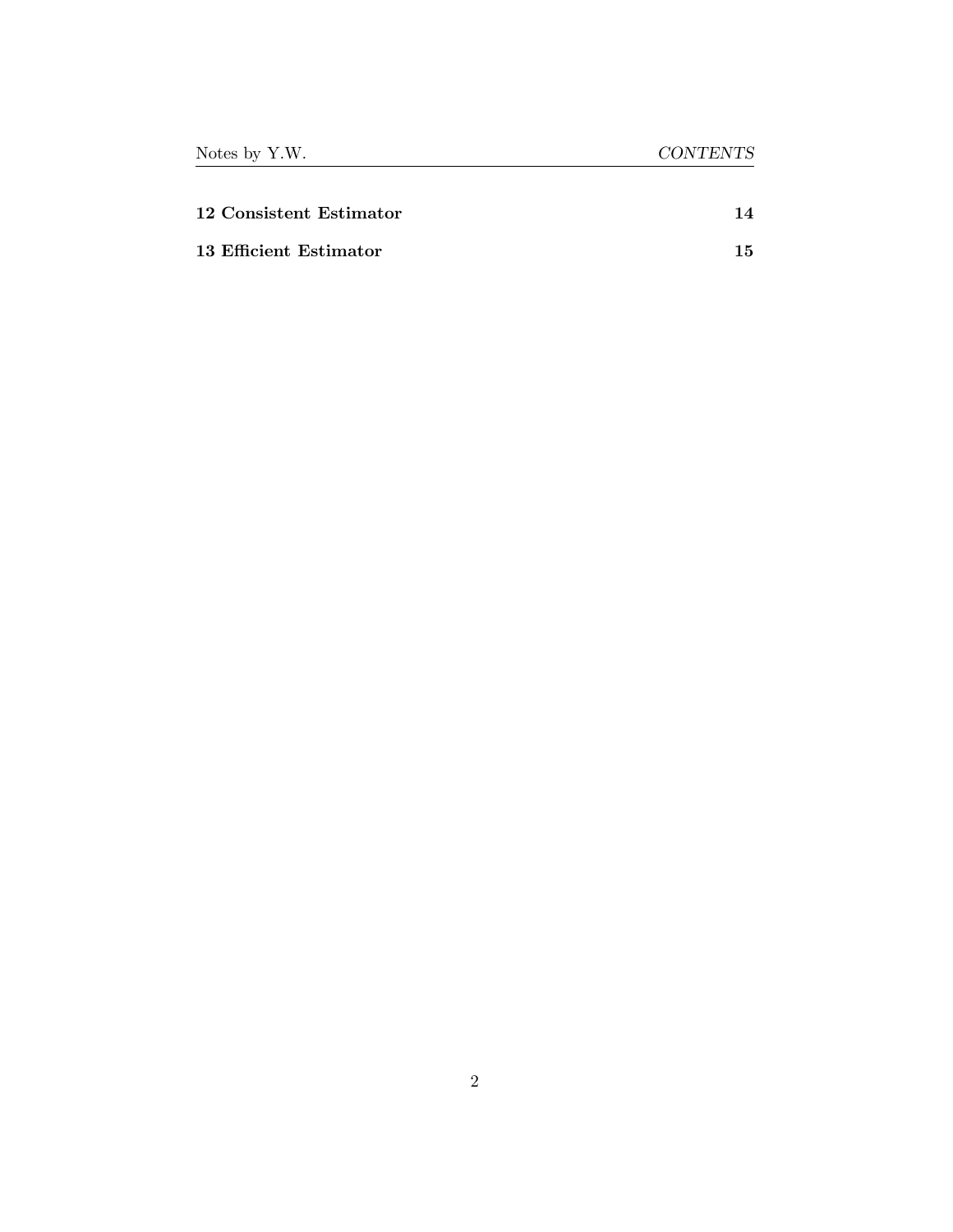### <span id="page-2-0"></span>1 Converge in distribution

### <span id="page-2-1"></span>2 Normal Distribution Theory

Theorem: Sum of independent normal random variables Suppose  $X_i \sim N(\mu_i, \sigma_i^2)$  for  $i = 1, 2, ..., n$  and that they are independent random variables. Let  $Y = (\sum_i a_i X_i) + b$  for some constants  $\{a_i\}$  and *b*. Then

 $Y \sim N((\Sigma_i a_i \mu_i) + b, \Sigma_i a_i^2 \sigma_i^2)$ 

Corollary: The distribution of the sample mean of normal random **variables** Suppose *X<sub>i</sub>* ∼ *N*( $\mu$ ,  $\sigma$ <sup>2</sup>) for *i* = 1, 2, ..., *n* and that they are independent random variables, If  $\bar{X} = (X_1 + ... + X_n)/n$ , then  $\bar{X} \sim N(\mu, \sigma^2/n)$ 

Theorem: The covariance of sums of normal random variables Suppose  $X_i \sim N(\mu_i, \sigma_i^2)$  for  $i = 1, 2, ..., n$  and also that the  $\{X_i\}$ are independent. Let  $U = \sum_{i=1}^{n} a_i X_i$  and  $V = \sum_{i=1}^{n} b_i X_i$  for some constants  $\{a_1\}$  and  ${b_i}$ . Then  $Cov(U, V) = \sum_i a_i b_i \sigma^2$ . Furthermore,  $Cov(U, V) = 0$  if and only if U and V are independent.

### <span id="page-2-2"></span>3 Expectation and Covariance

### <span id="page-2-3"></span>3.1 Expectation -Discrete case

Definition of expectation Let X be a discrete random variable, taking on distince values  $x_1, x_2, \ldots$ , with  $p_i = P(X = x_i)$ . Then the *expected value* (or *mean* or *mean value*) of X, written  $E(X)$  (or  $\mu_x$ ), is defined by

$$
E(X) = \sum_i x_i p_i
$$

#### Theorem: expectation involving nested functions

1. Let X be a discrete random variable, and let  $g : \mathbb{R} \to \mathbb{R}$  be some function such that the expectation of the random variable  $g(X)$  exists. Then

$$
E(g(X)) = \sum_{x} g(x)P(X = x)
$$

2. Let X and Y be discrete random variables, and let  $h : \mathbb{R}^2 \to \mathbb{R}$  be some function such that the expectation of the random variable  $h(X, Y)$ exists. Then

$$
E(h(X, Y)) = \sum_{x,y} h(x,y)P(X=x, Y=y)
$$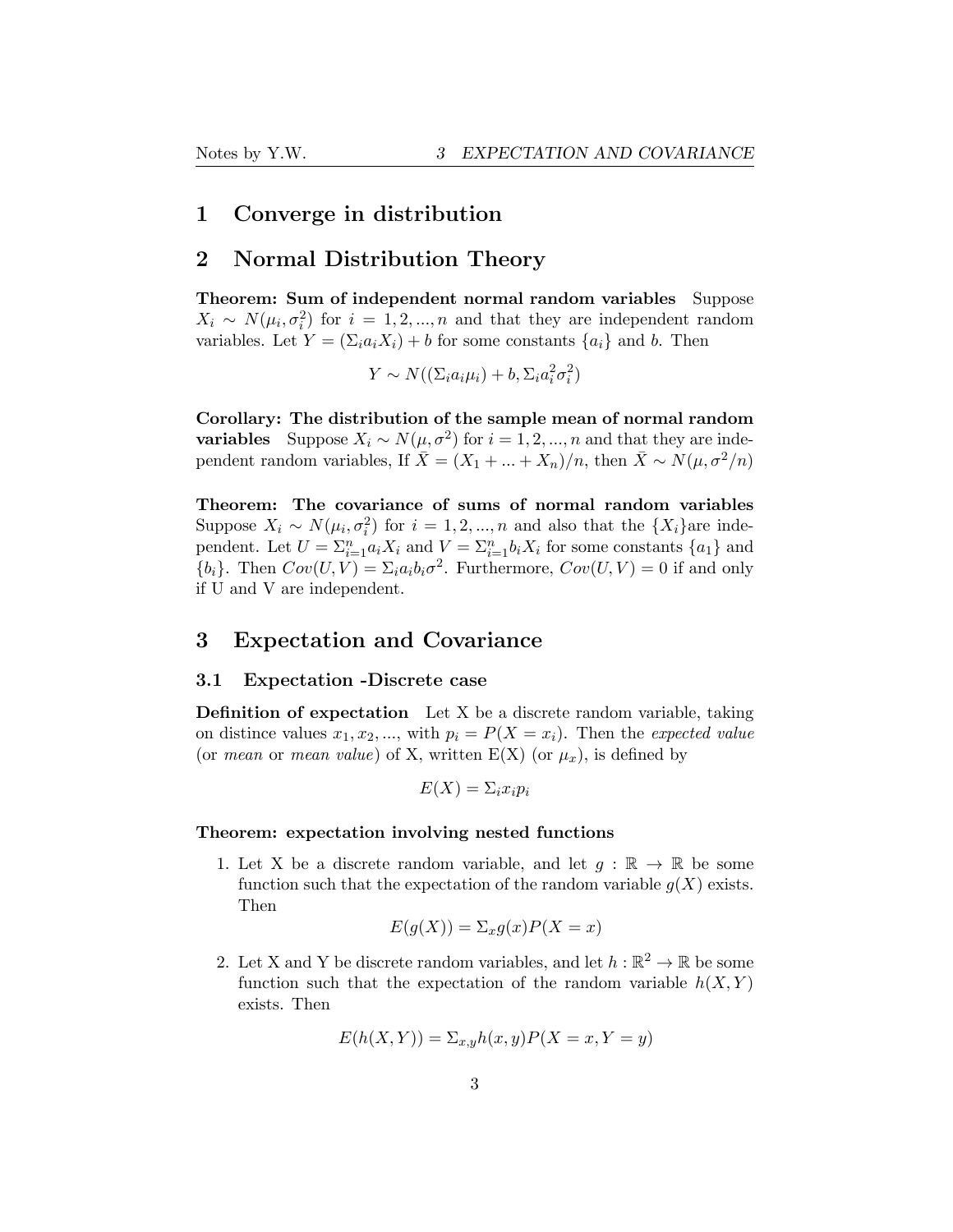Theorem: Linearity of expected values Let X and Y be discrete random variables, let *a* and *b* be real numbers, and put  $Z = aX + bY$ . Then

$$
E(Z) = aE(X) + bE(Y)
$$

Theorem: Expectation of product of independent r.v Let X and Y be discrete random variables that are independent. Then

$$
E(XY) = E(X)E(Y)
$$

Monotonicity Let X and Y be discrete random variables, and suppose that  $X \leq Y$  (Remember that this means  $X(s) \leq Y(s)$  for all  $s \in S$ ) Then  $E(X) \leq E(Y)$ .

### <span id="page-3-0"></span>3.2 Expectation - Continuous case

Definition of expectation Let X be an absolutely continuous random variable, with density function  $f_X$ . Then the *expected value* of X is given by

$$
E(x) = \int_{-\infty}^{\infty} x f_X(x) dx
$$

#### Theorem: expectation involving nested functions

1. Let X be a an absolutely continuous random variable with density function  $f_X$ , and let  $g : \mathbb{R} \to \mathbb{R}$  be some function such that the expectation of the random variable  $g(X)$  exists. Then

$$
E[g(x)] = \int_{-\infty}^{\infty} g(x) f_X(x) dx
$$

2. Let X and Y be discrete random variables, and let  $h : \mathbb{R}^2 \to \mathbb{R}$  be some function such that the expectation of the random variable  $h(X, Y)$ exists. Then

$$
E(h(X, Y)) = \int_{-\infty}^{\infty} h(x, y) f_{X,Y}(x, y) dx dy
$$

Theorem: Linearity of expected values Let X and Y be jointly absolutely continuous random variables, let *a* and *b* be real numbers. Then

$$
E(aX + bY) = aE(X) + bE(Y)
$$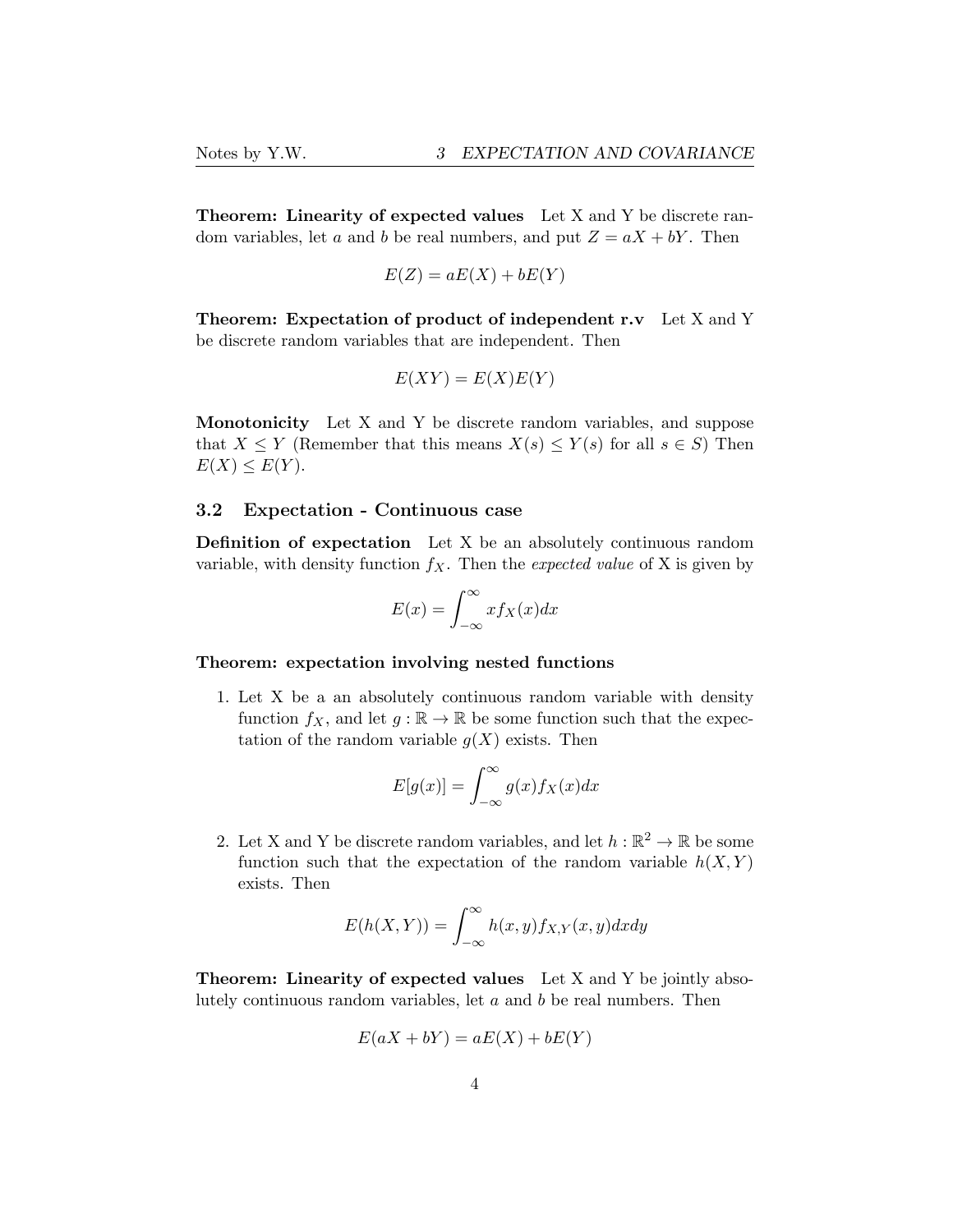Monotonicity Let X and Y be jointly continuous random variables, and suppose that *X*  $\leq$  *Y* (Remember that this means *X*(*s*)  $\leq$  *Y*(*s*) for all *s*  $\in$  *S*) Then  $E(X) \leq E(Y)$ .

### <span id="page-4-0"></span>3.3 Variance, Covariance and Correlation

Definition of variance The *variance* of a random variable X is the quantity

$$
\sigma_x^2 = Var(X) = E((X - \mu_X)^2)
$$

where  $\sigma_X$  is the *standard deviation* of X.

**Theorem** Let X be any r.v. with  $\mu_X = E(X)$  and variance Var(X). Then the following hold true:

- 1.  $Var(X) \ge 0$
- 2. If *a* and *b* are real numbers,  $Var(aX + b) = a^2Var(X)$
- 3.  $Var(X) = E(X^2) (\mu_X)^2 = E(X^2) E(X)^2$
- 4.  $Var(X) \le E(X^2)$

### Definition of covariance

$$
Cov(X,Y) = E((X - \mu_X)(Y - \mu_Y))
$$

Theorem: Linearity of covariance Let X, Y and z be three r.v.s. Let *a* and *b* be real numbers. Then

$$
Cov(aX + bY.Z) = aCov(X, Z) + bCov(Y, Z)
$$

Theorem Let X and Y be r.v.s. Then

$$
Cov(X,Y) = E(XY) - E(X)E(Y)
$$

Theorem If X and Y are independent, then

$$
Cov(X,Y) = 0
$$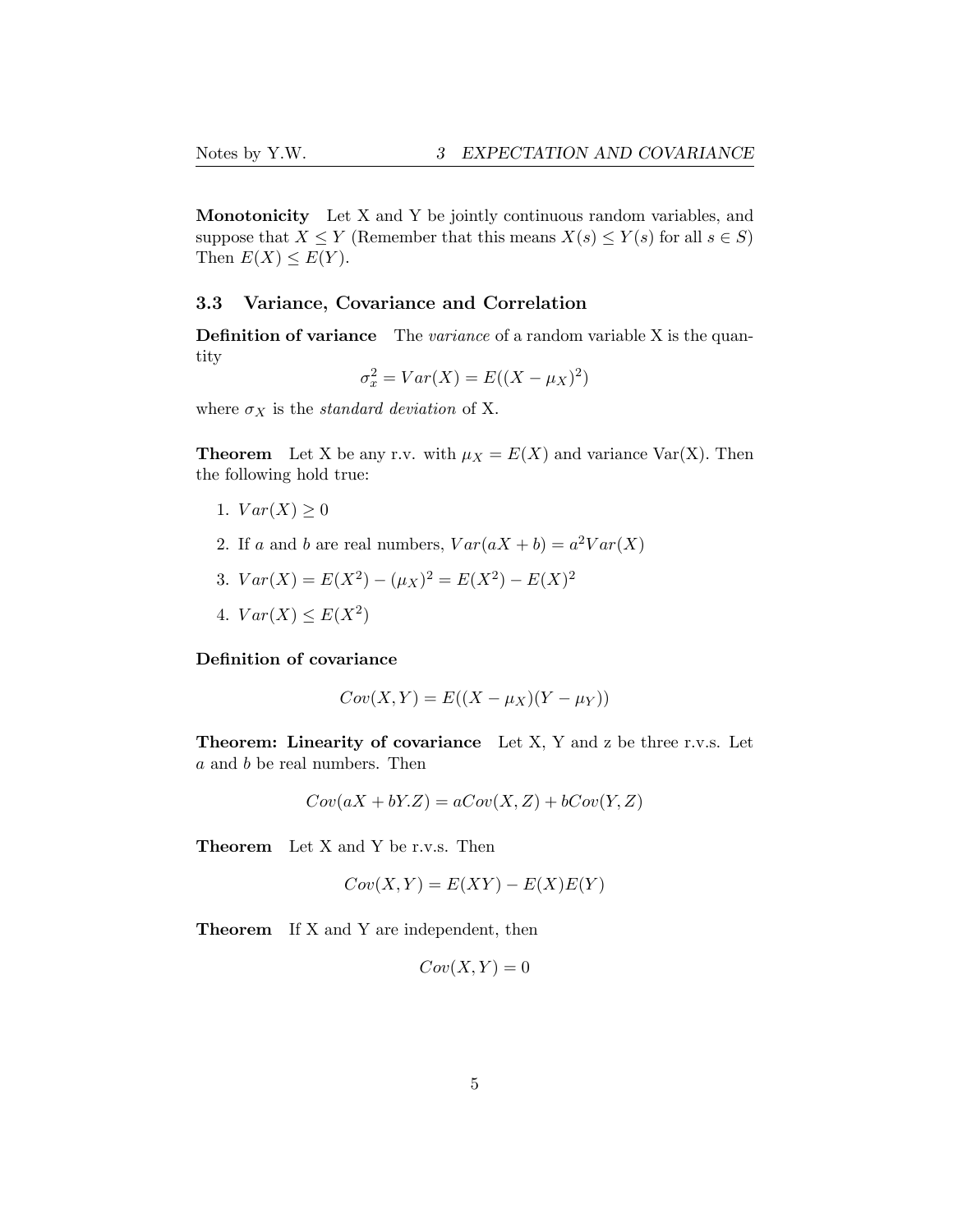### Theorem

1. For any r.v.s X and Y,

$$
Var(X + Y) = Var(X) + Var(Y) + 2Cov(X, Y)
$$

2. More generally, for any r.v.s  $X_1, ..., X_n$ ,

$$
Var(\Sigma_i X_i) = \Sigma_i Var(X_i) + 2\Sigma_{i < j} Cov(X_i, X_j)
$$

#### **Corollary**

- 1. If X and Y are independent, then  $Var(X + Y) = Var(X) + Var(Y)$
- 2. If  $X_1, \ldots, X_n$  are independent, then  $Var(\sum_{i=1}^n X_i) = \sum_{i=1}^n Var(X_i)$

Definition The *correlation* of two r.v.s X and Y is given by

$$
Corr(X, Y) = \frac{Cov(X, Y)}{Sd(X)Sd(Y)}
$$

provided  $Var(X) < \infty$  and  $Var(Y) < \infty$ 

## <span id="page-5-0"></span>4 Independent Random Variables

Definition 1 Let *X* and *Y* be two continuous random variables. We say X and Y are independent if

$$
f_{X,Y}(x,y) = f_X(x) \times f_Y(y)
$$

 $\forall x, y \in \mathbb{R}$ 

Lemma 1 X and Y are two continuous random variables. If X and Y are independent, then

$$
E[g(X)h(Y)] = E(g(X)] \times E[h(Y)]
$$

for any two functions *g*() and *h*().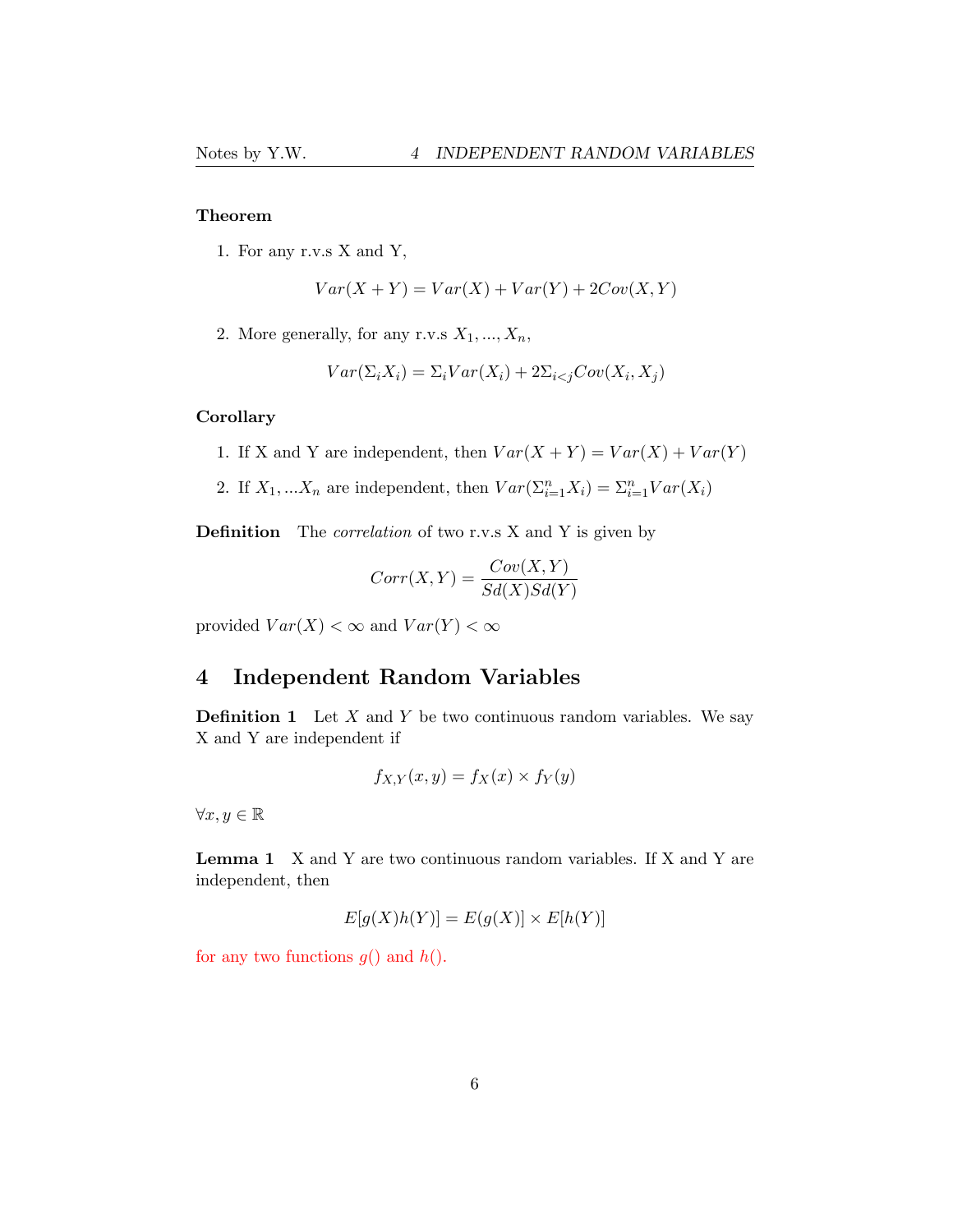$\blacksquare$ 

*proof:*

$$
E[g(X)h(Y)] = \int_{-\infty}^{\infty} \int_{-\infty}^{\infty} g(x)h(y) f_{X,Y}(x, y) dx dy
$$
  
\n
$$
= \int_{-\infty}^{\infty} \int_{-\infty}^{\infty} g(x)h(y) f_X(x) f_Y(y) dx dy
$$
  
\n
$$
= \int_{-\infty}^{\infty} f_Y(y)h(y) \int_{-\infty}^{\infty} g(x) f_X(x) dx dy
$$
  
\n
$$
= \int_{-\infty}^{\infty} f_Y(y)h(y) E[g(X)] dy
$$
  
\n
$$
= E[g(X)] \int_{-\infty}^{\infty} f_Y(y)h(y) dy
$$
  
\n
$$
= E[g(X)] E[h(Y)]
$$

<span id="page-6-0"></span>5 Types of Inferences

### Estimation:

- 1. Point estimation: Based on the sample observations, calculating a particular value as an estimate of the parameter  $\theta$
- 2. Interval estimation: Calculating a range of values that is likely to contain the parameter  $\theta$

Hypothesis testing Based on the sample, assess whether a hypothetical value  $\theta_0$  is a plausible value of the parameter  $\theta$  or not.

# <span id="page-6-1"></span>6 Different Types of Estimation

### <span id="page-6-2"></span>6.1 Method of Moments Estimation

Let  $X_1, X_2, \ldots, X_n$  are independently and identically distributed (i.i.d.) random variables.

Let the  $k^{th}$  population moment be

$$
\mu_k = E[X^k]
$$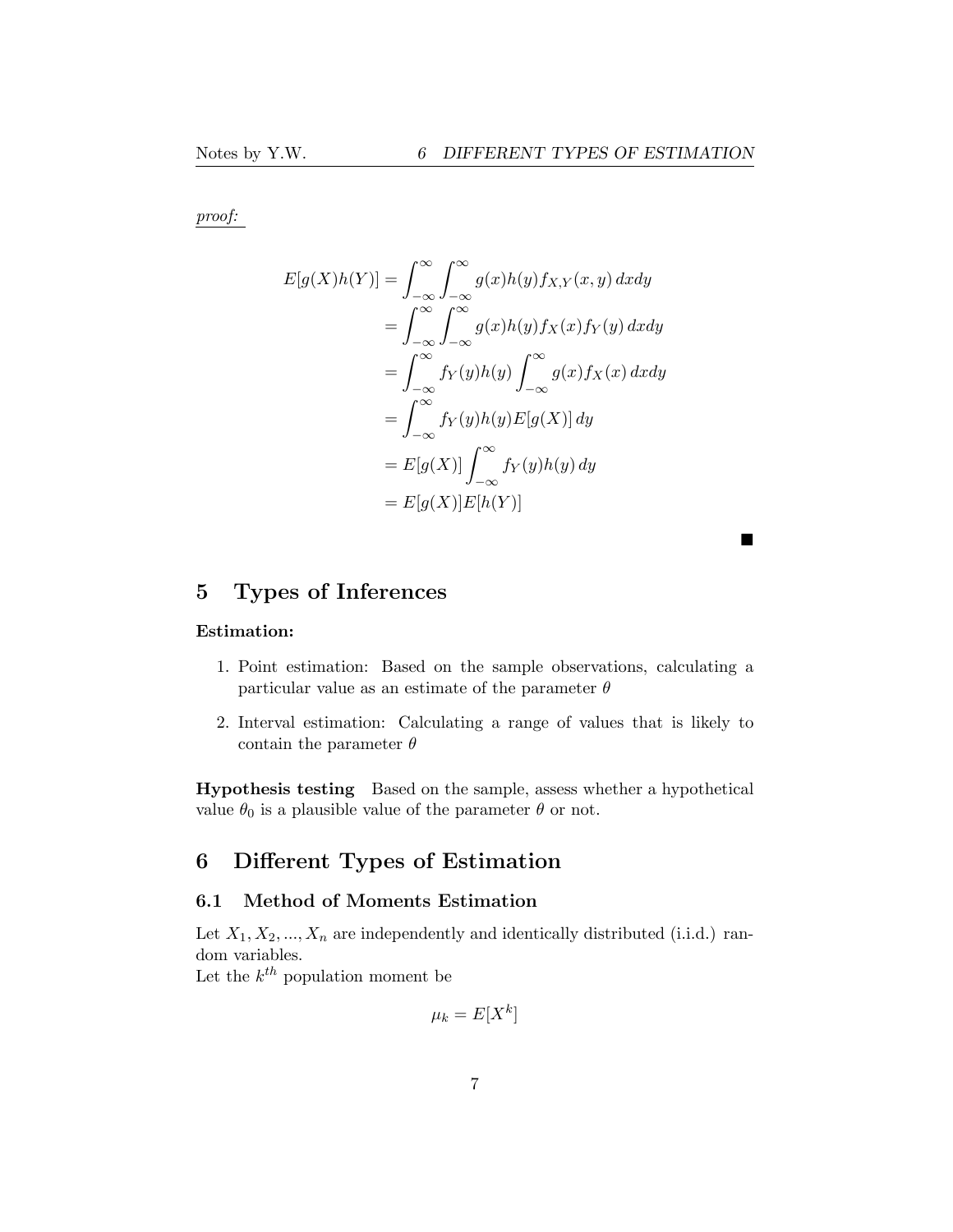*kth* sample moment based on sample

$$
\hat{\mu} = \frac{1}{n} \sum_{i=1}^{n} X_i^k
$$

We use  $\hat{\mu}_k$  as an estimator of  $\mu_k$ 

In other words, we use the sample moments as estimators of the population moments.

### <span id="page-7-0"></span>6.2 Maximum Likelihood Estimation

**Definition of Likelihood Function** Suppose  $X_1, X_2, ..., X_n$  has a joint density or mass function  $f(x_1, x_2, \ldots, x_n | \theta)$ 

We observe sample,  $X_1 = x_1, X_2 = x_2, ..., X_n = x_n$ 

Given the sample, the likelihood function of  $\theta$ , noted as  $L(\theta|x_1, x_2, ..., x_n)$ , is defined as

$$
L(\theta | x_1, x_2, ..., x_n) = f(x_1, x_2, ..., x_n | \theta)
$$

Often written as  $L(\theta)$ , is a function of  $\theta$ .

If X follows a discrete distribution, it gives the probability of observing the sample as a function of the parameter  $\theta$ 

If  $X_1, X_2, \ldots, X_n$  are i.i.d. then their joint density is the product of marginal densities,  $f_{\theta}(x)$ 

Hence, in i.i.d. case we write

$$
L(\theta) = \Pi_{i=1}^n f_{\theta}(x_i)
$$

### Comments

- 1.  $L(\theta)$  is NOT a pdf or pmf of  $\theta$
- 2. Likelihood introduces a belief ordering on parameter space,  $\Omega$
- 3. For  $\theta_1, \theta_2 \in \Omega$ , we believe in  $\theta_1$  as the true value of  $\theta$  over  $\theta_2$  whenever  $L(\theta_1) > L(\theta_2)$
- 4. Which means, the data is more likely to come from  $f_{\theta_1}$  than  $f_{\theta_2}$
- 5. The value  $L(\theta)$  is very small for every value of  $\theta$
- 6. So often, we are interested in the likelihood ratios:

$$
\frac{L(\theta_1)}{L(\theta_2)}
$$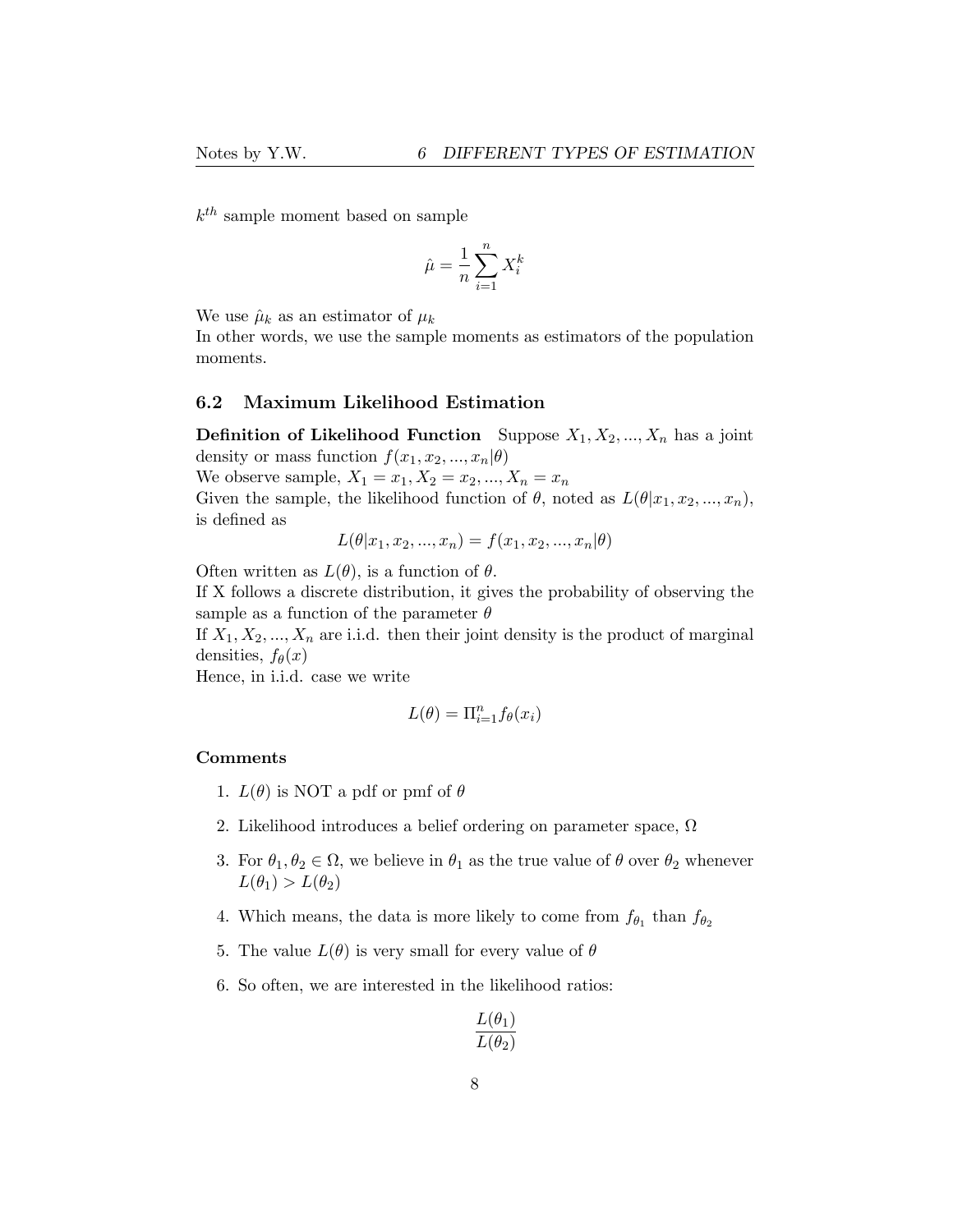#### Maximum Likelihood Estimation

- 1. Let's say we are interested in a point estimate of  $\theta$
- 2. A sensible choice will be to pick  $\hat{\theta}$  that maximizes  $L(\theta)$
- 3. So  $\hat{\theta}$  satisfies  $L(\hat{\theta}) \ge L(\theta)$  for all  $\theta \in \Omega$
- 4.  $\hat{\theta}$  is called the maximum likelihood estimate (MLE) of  $\theta$

### Computation of the MLE

- 1. Define, log-likelihood function,  $l(\theta) = \ln L(\theta)$
- 2.  $\ln(x)$  is a 1-1 increasing function of  $x > 0 \implies L(\hat{\theta}) \ge L(\theta)$  for  $\theta \in \Omega$ iff  $l(\hat{\theta}) \geq l(\theta)$
- 3. In other words, if  $L(\theta)$  is maximized at  $\hat{\theta}$  then  $l(\theta)$  will also be maximized at  $\ddot{\theta}$
- 4. Therefore,

$$
l(\theta) = \ln \left( \prod_{i=1}^{n} f_{\theta}(x_i) \right) = \sum_{i=1}^{n} \ln f_{\theta}(x_i)
$$

- 5. The obvious benefit: It's much easier to differentiate a sum than a product
- 6. Solve the equation,  $\frac{\partial l(\theta)}{\partial \theta} = 0$  for  $\theta$
- 7. Say,  $\hat{\theta}$  is the solution. But it's still not the MLE
- 8. Need to check whether or not

$$
\frac{\partial^2 l(\theta)}{\partial \theta^2}\big|_{\theta = \hat{\theta}} < 0
$$

### Properties of MLE

- 1. MLE is not unique
- 2. MLE may not exist
- 3. The likelihood may not always be differentiable.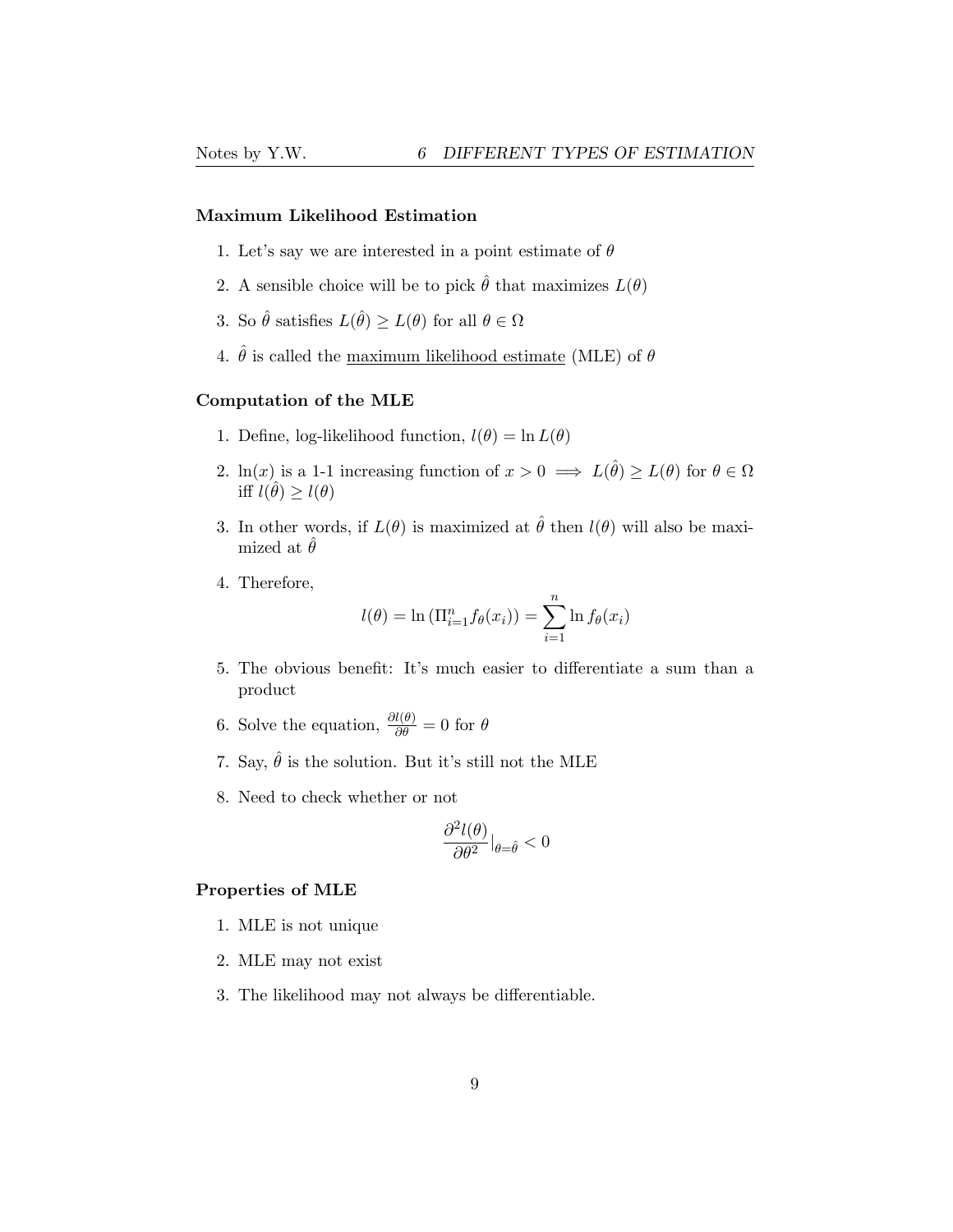## <span id="page-9-0"></span>7 Sampling Distribution of an Estimator

- 1. Recall: An Estimator (T) is a random variable (infinite number of sample means)
- 2. If we repeat the sampling procedure and keep calculating T for each set of sample and finally draw a density histogram based on the T values we get the sampling distribution of T
- 3. Standard error: Standard deviation of an estimator is called the standard error (SE)

**Definition of Mean Squared Error** Let  $\psi(\theta)$  be any real valued function of  $\theta$ , suppose T is an estimator of  $\psi(\theta)$ 

$$
MSE_{\theta}(T) = E_{\theta}[(T - \psi(\theta))^2]
$$

**Corollary** 

$$
MSE_{\theta}(T) = Var_{\theta}(T) + (E_{\theta}(T) - \psi(\theta))^2
$$

*proof:*

$$
MST(T) = E[(T - \psi(\theta))^2]
$$
  
=  $E[(T - E(T) + E(T) - \psi(\theta))^2]$   
=  $E[(T - E(T))^2 + (E(T) - \psi(\theta))^2 + 2(T - E(T))(E(T) - \psi(\theta))]$   
=  $E[(T - E(T))^2] + (E(T) - \psi(\theta))^2 + 2E[T - E(T)](E(T) - \psi(\theta))$   
=  $E[(T - E(T))^2] + (E(T) - \psi(\theta))^2$   
(Since  $E[T - E(T)] = E(T) - E(T) = 0$ )  
=  $Var(T) + (E(T) - \psi(\theta))^2$   
=  $Var(T) + Bias^2(T)$ 

**Bias** The bias of an estimator T of  $\psi(\theta)$  is given by

$$
E_{\theta}(T) - \psi(\theta)
$$

 $\blacksquare$ 

Unbiased estimator: When the bias of an estimator is zero, it's called unbiased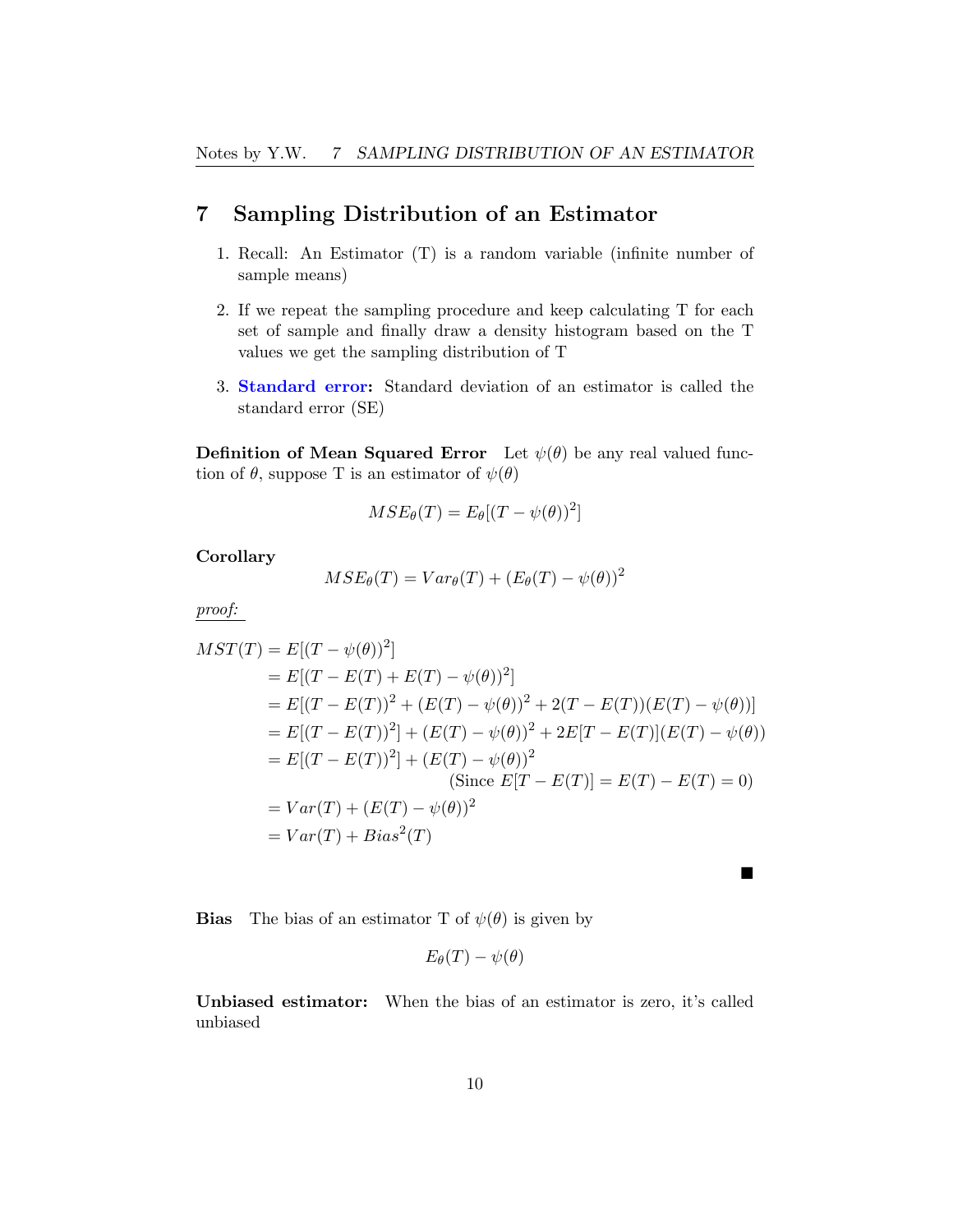### Remark

1. For unbiased estimators,

$$
MSE_{\theta}(T) = Var_{\theta}(T)
$$

- 2. If all the other properties are similar, then an unbiased estimator is preferred over a biased estimator.
- 3. In practice, often an biased estimator with lower variance is preferred over an unbiased estimator with really high variance. We minimize MSE.

# <span id="page-10-0"></span>8 Population Variance  $(\sigma^2)$

**Definition**  $\sigma^2 = E[(X - \mu)^2]$  where  $\mu = E[X]$ . If we have equally likely N data points in our population, this is equivalent of

$$
\sigma^{2} = \frac{1}{N} \sum_{i=1}^{N} (X_{i} - \mu)^{2}
$$

In words: It's the average squared difference of each of the data points  $(X_i)$  from the mean  $(\mu)$ 

Estimate  $\sigma^2$  based on a sample of size *n* When we are estimating based on the sample of size *n*, we replace  $\mu$  by  $\overline{X}$ , so the numerator is based on the sample of size *n*, we replace  $\mu$  by *X*, so the numerator is  $\sum_{i=1}^{n} (X_i - \bar{X})^2$ . We can divide it by <u>both *n* or *n* − 1</u>. The latter one is unbiased!

The fraction,  $\frac{n-1}{n} \to 1$  as  $n \to \infty$ . So for large *n*, both estimator will produce similar estimate. In statistical literature, whenever we say *sample variance* we refer to the *unbiased* one. Hence, from now on,

#### Definition of sample variance

$$
S^{2} = \frac{1}{n-1} \sum_{i=1}^{n} (X_{i} - \bar{X})^{2}
$$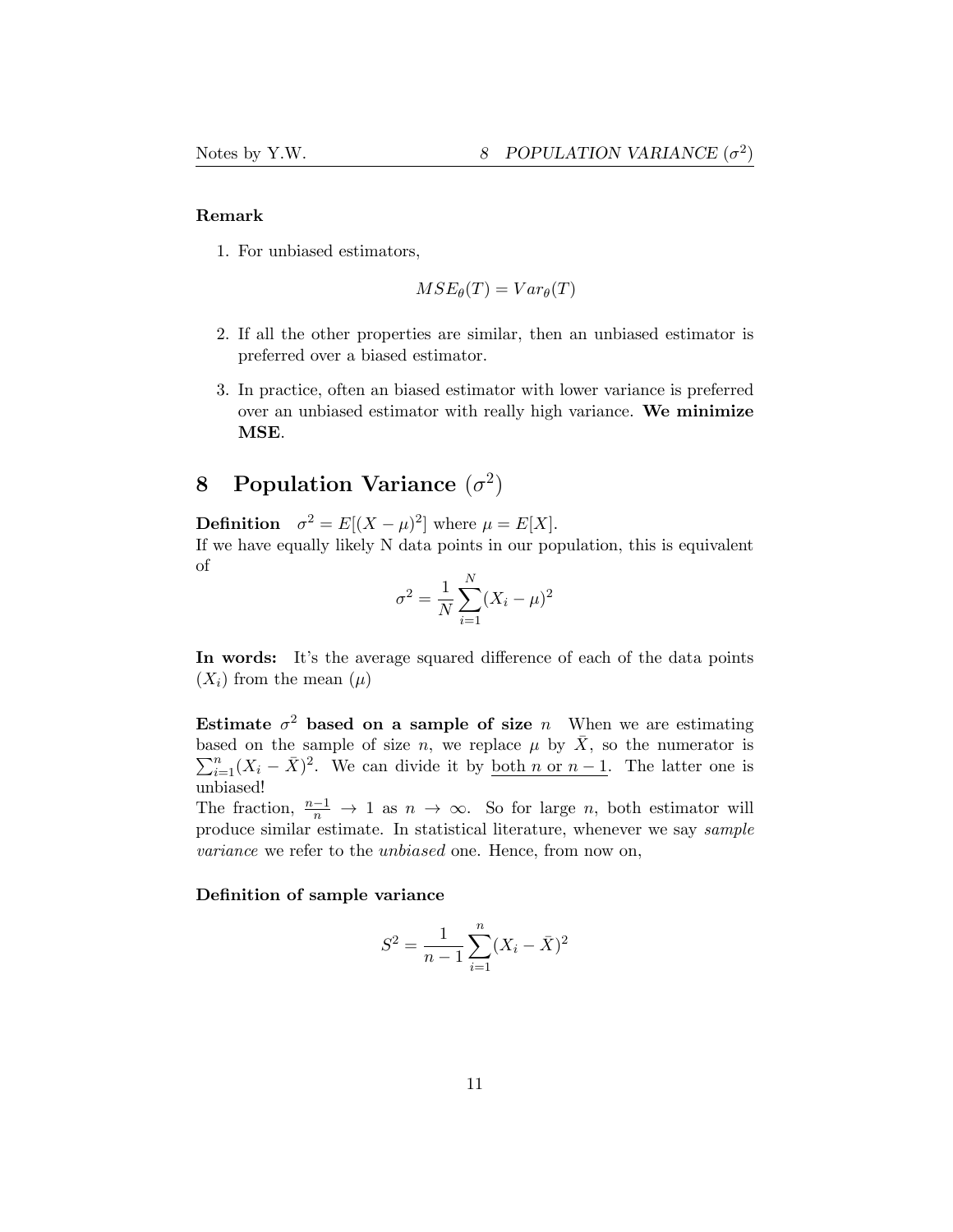# <span id="page-11-0"></span>9 Sampling distribution of *S*<sup>2</sup>(under Normal Distribution

**Theorem** Suppose  $X_1, X_2, ..., X_n \sim N(\mu, \sigma^2)$  iid,  $\bar{X} = \frac{1}{n} \sum_{i=1}^n X_i$  and  $S^2 = \frac{1}{n-1} \sum_{i=1}^n (X_i - \bar{X})^2.$ Then

1.  $\bar{X}$  and  $S^2$  are independent, and

2. 
$$
\frac{(n-1)S^2}{\sigma^2} \sim \chi^2_{(df=n-1)}
$$

*proof:*

Part 1 Let

$$
U = \bar{X} = \frac{1}{n}X_1 + \dots + \frac{1}{n}X_n
$$
  

$$
V = X_1 - \bar{X} = X_1 - (\frac{1}{n}X_1 + \dots + \frac{1}{n}X_n)
$$
  

$$
= (1 - \frac{1}{n})X_1 - (\frac{1}{n}X_2 + \dots + \frac{1}{n}X_n)
$$

$$
Cov(\bar{X}, X_1 - \bar{X}) = Cov(\bar{X}, X_1) - Cov(\bar{X}, \bar{X})
$$
  
=  $Cov(\frac{1}{n}X_1 + ... + \frac{1}{n}X_n, X_1) - \frac{\sigma^2}{n}$   
=  $\frac{1}{n}Cov(X_1, X_1) - \frac{\sigma^2}{n}$   
=  $\frac{\sigma^2}{n} - \frac{\sigma^2}{n}$   
= 0

Hence by E&R theorem, U and V are independent. Similarly, we can show  $\bar{X}$  is independent to each  $X_i - \bar{X}$  for  $i = 1, ..., n$ Therefore,  $\bar{X}$  is independent to  $\sum_{i=1}^{n} (X_i - \bar{X})^2$ Therefore,  $\bar{X}$  is independent to  $\frac{\sum_{i=1}^{n}(X_i - \bar{X})^2}{n-1} = S^2$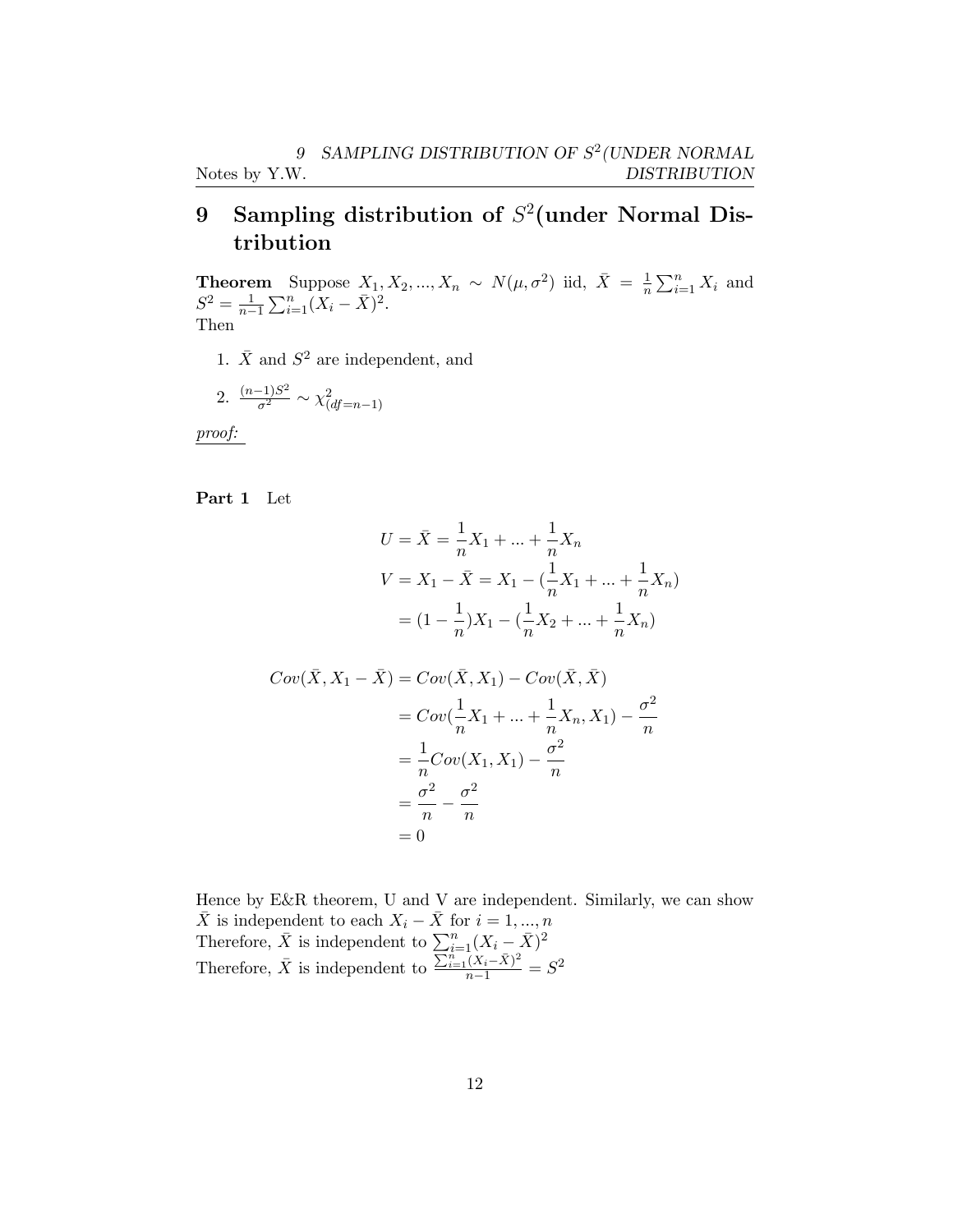Part 2

$$
\sum_{i} (X_i - \mu)^2 = \sum_{i} (X_i - \bar{X} + \bar{X} - \mu)^2
$$
  
\n
$$
= \sum_{i} (X_i - \bar{X})^2 + \sum_{i} (\bar{X} - \mu)^2 + 2 \sum_{i} (X_i - \bar{X})(\bar{X} - \mu)
$$
  
\n
$$
= \sum_{i} (X_i - \bar{X})^2 + \sum_{i} (\bar{X} - \mu)^2 + 2(\bar{X} - \mu) \sum_{i} (X_i - \bar{X})
$$
  
\n
$$
= \sum_{i} (X_i - \bar{X})^2 + \sum_{i} (\bar{X} - \mu)^2 + 2(\bar{X} - \mu) (\sum_{i} X_i - n\bar{X})
$$
  
\n
$$
= \sum_{i} (X_i - \bar{X})^2 + \sum_{i} (\bar{X} - \mu)^2 + 2(\bar{X} - \mu) (n\bar{X} - n\bar{X})
$$
  
\n
$$
= \sum_{i} (X_i - \bar{X})^2 + n(\bar{X} - \mu)^2
$$
  
\n
$$
\implies \sum_{i} (X_i - \bar{X})^2 = \sum_{i} (X_i - \mu)^2 - n(\bar{X} - \mu)^2
$$
  
\n
$$
\frac{\sum_{i=1}^{n} (X_i - \mu)^2}{\sigma^2} = \frac{\sum_{i} (X_i - \bar{X})^2}{\sigma^2} + \frac{n(\bar{X} - \mu)^2}{\sigma^2}
$$
  
\n
$$
\implies \sum_{i} (\frac{X_i - \mu}{\sigma})^2 = \frac{\sum_{i} (X_i - \bar{X})^2}{\sigma^2} + (\frac{\bar{X} - \mu}{\sigma/\sqrt{n}})^2
$$
  
\n
$$
\implies \sum_{i} (\frac{X_i - \mu}{\sigma})^2 = \frac{\sum_{i} (X_i - \bar{X})^2}{\sigma^2} + (\frac{\bar{X} - \mu}{\sigma/\sqrt{n}})^2
$$
  
\n
$$
\implies \sum_{i} (\frac{X_i - \mu}{\sigma})^2 = \frac{(n-1)S^2}{\sigma^2} + \frac{\bar{X} - \mu}{\sigma^2}
$$
  
\n
$$
\implies \mu
$$
GF $(\chi^2_{(n)}) = MGF(\frac{(n$ 

which is the MGF of  $\chi^2_{(n-1)}$ (*n*−1)

 $(1-2t)^{-\frac{1}{2}}$  $=(1-2t)^{-\frac{n-1}{2}}$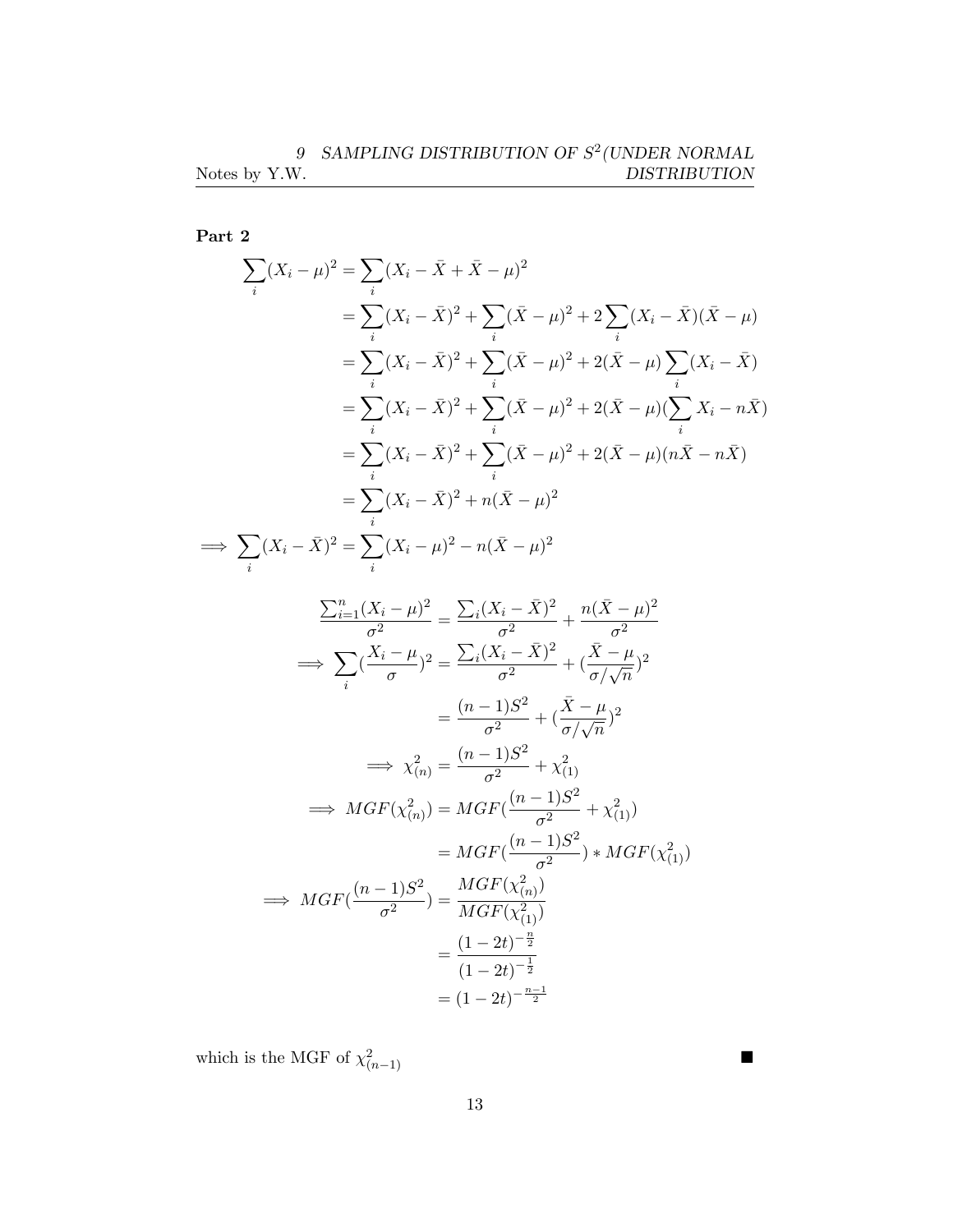**E&R** theorem 4.6.2 *X*<sub>1</sub>*, X*<sub>2</sub>*, ..., X<sub>n</sub> ∼ <i>N*(*μ,σ*<sup>2</sup>)*i.i.d.*,*,* U and V are two different linear combinations of the  $X_i$ 's, then  $Cov(U, V) = 0 \iff U$  and V are independent.

Note In general, zero covariance doesn't imply independent Example:  $X \sim N(0, 1), Y = X^2$ , clearly X and Y are dependent, but

$$
Cov(X, Y) = E[XY] - E[X]E[Y]
$$
  
=  $E[X^3] - 0 \cdot E[Y]$   
=  $E[X^3]$   
=  $\int x^3 f(x) dx$   
= 0 (since  $x^3 f(x)$  is centro-symmetric)

Unbiasedness of *S*<sup>2</sup> using the Chi-sq distribution

$$
E\left[\frac{(n-1)S^2}{\sigma^2}\right] = n-1
$$

$$
\implies E[S^2] = \sigma^2
$$

This proves  $S^2$  is an unbiased estimator for  $\sigma^2$  under Normal distribution There's another way to prove it under any arbitrary distribution with the assumption that  $X_i$ 's are i.i.d. and  $\mu, \sigma^2$  exists.

# <span id="page-13-0"></span>10 Some relationships among distributions

1. 
$$
\frac{\bar{X} - \mu}{S/\sqrt{n}} \sim t_{(n-1)}
$$
  
2. 
$$
\frac{x_{(m)}^2}{m} \stackrel{P}{\to} 1
$$

# <span id="page-13-1"></span>11 Difference between sample variance and variance of sample mean

variance of sample mean: Expectation of squared difference of sample mean from the true mean

sample variance: average squared difference of each data points in the sample from the sample mean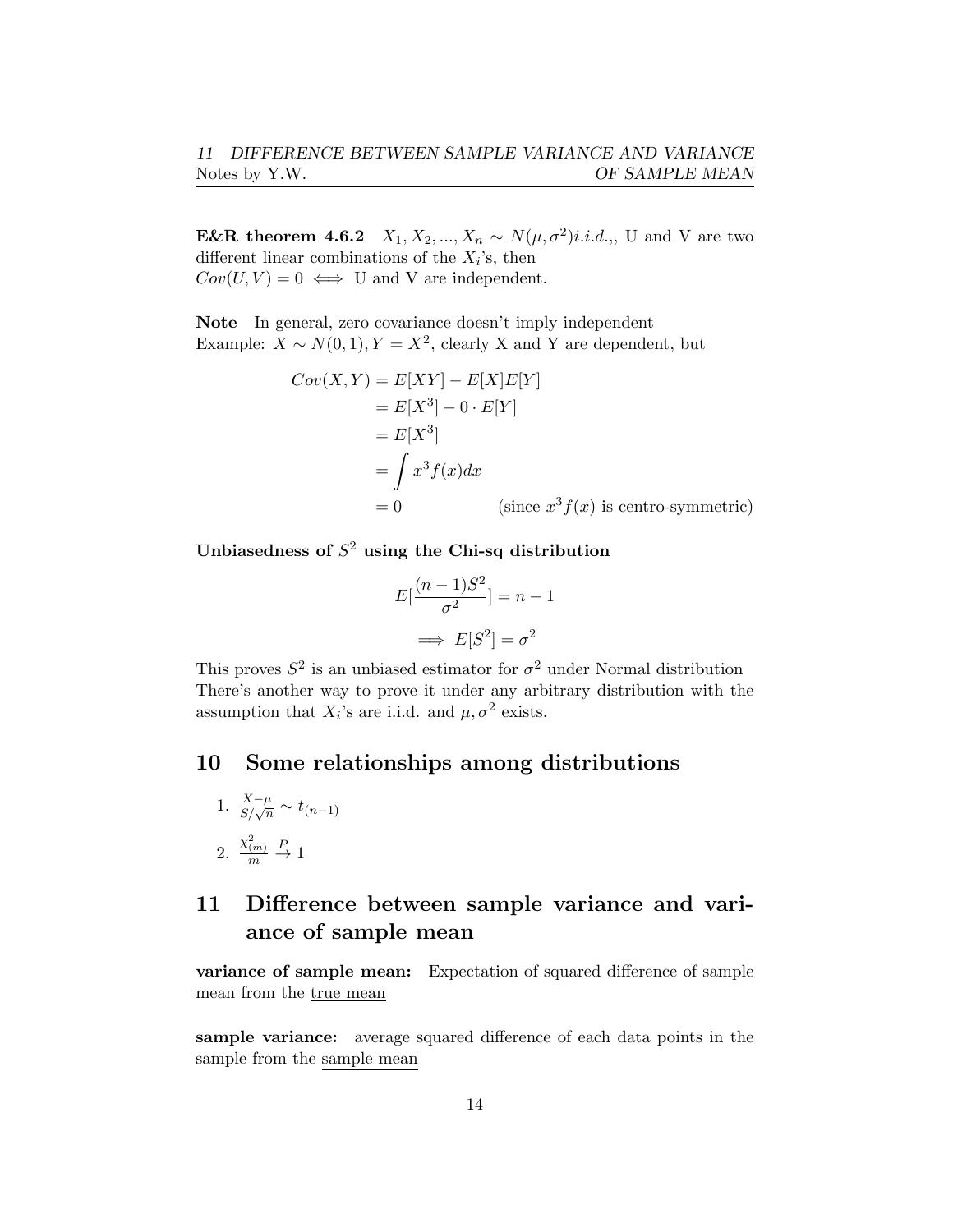### <span id="page-14-0"></span>12 Consistent Estimator

**Definition** Let  $T_n$  be an estimator of parameter  $\theta$ ,  $T_n$  is said to be consistent (in probability) if

 $T_n \stackrel{P}{\rightarrow} \theta$ 

In words,  $T_n$  converges to  $\theta$  in probability.

**Note** If  $T_n \stackrel{a.s.}{\rightarrow} \theta$  then  $T_n$  is called consistent (almost surely). In this course we will only talk about consistent (in probability)

**Proving consistency using LLN** LLN tells us,  $\bar{X} = \frac{1}{n} \sum X_i \stackrel{P}{\rightarrow} E[X_i]$ for any distribution. Immediately that tells us:

- 1. If  $X_i \stackrel{iid}{\sim} N(\mu, \sigma^2)$  then  $\bar{X}$  is a consistent estimator of  $\mu$
- 2. If  $X_i \stackrel{iid}{\sim} Poisson(\lambda)$  then  $\overline{X}$  is a consistent estimator of  $\lambda$
- 3. And we can say this for few other known distributions

Goal: prove consistency when the estimator is not simply  $\bar{X}$  Still use LLN but with the help of a well known Lemma and the continuous mapping theorem

**Slutsky's Lemma** We have two different sequence  $X_n$  and  $Y_n$ If  $X_n \stackrel{P}{\to} X$  and  $Y_n \stackrel{P}{\to} Y$ , then  $X_n + Y_n \stackrel{P}{\to} X + Y$ If  $X_n \stackrel{P}{\to} X$  and  $Y_n \stackrel{P}{\to} Y$ , then  $X_n Y_n \stackrel{P}{\to} XY$ 

**Continuous mapping theorem** Let  $X_n \stackrel{P}{\to} X$  and  $g()$  be a continuous function, then  $g(X_n) \stackrel{P}{\to} g(X)$ 

Proving  $S^2$  is a consistent estimator of  $\sigma^2$  ...

**MSE** consistent An estimator  $T_n$  is called MSE consistent if

$$
MSE(T_n) \to 0 \text{ as } n \to \infty
$$

Example: for  $N(\mu, \sigma^2)$   $MSE(\bar{X}) = \sigma^2/n \rightarrow 0$  as  $n \rightarrow \infty$  Therefore  $\bar{X}$  is a MSE consistent estimator of *µ*

In naive words, after you have calculated the MSE of an estimator, just check if it goes to zero for large *n*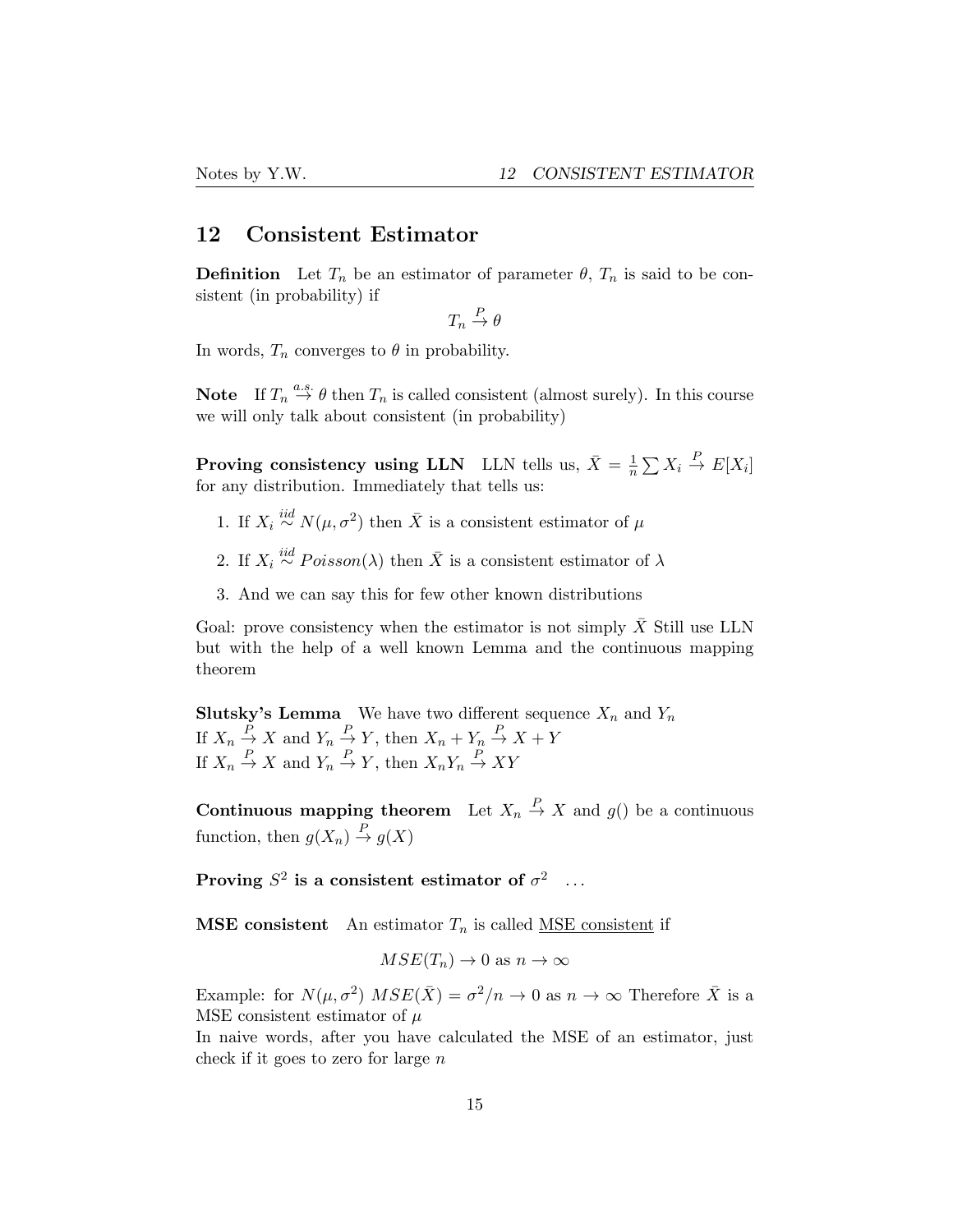Note MSE consistent  $\implies$  consistent (in probability)

### <span id="page-15-0"></span>13 Efficient Estimator

**Definition of Efficiency** Let  $T_1$  and  $T_2$  be two different estimators of  $\theta$ , Efficiency of  $T_1$  relative to  $T_2$  is defined as

$$
eff(T_1, T_2) = \frac{var[T_2]}{var[T_1]}
$$

### Remark

- 1.  $eff(T_1, T_2) > 1 \implies T_1$  has smaller variance  $\implies T_1$  is more efficient
- 2. This comparison is meaningful when *T*<sup>1</sup> and *T*<sup>2</sup> are both unbiased or both have the same bias.

Lower bound of the variance of an unbiased estimator This famous inequality provides a lower bound for the variance of all the unbiased estimators. In other words it gives a lower bound of the MSE (since Bias  $=$ 0). The estimator whose variance achieves this lower bound is said to be efficient. Before we state the inequality let's define few terms...

**Score function,**  $S(\theta)$  The derivative of the log-likelihood

$$
S(\theta) = \frac{\partial l(\theta)}{\partial \theta}
$$

For the random variable X,  $S(\theta|X=x) = \frac{\partial}{\partial \theta} \ln f_{\theta}(x)$ . For an observed i.i.d sample, it's written as  $S(\theta|x_1, x_2, \ldots, x_n)$  with

$$
S(\theta|x_1, x_2, \dots, x_n) = \frac{\partial}{\partial \theta} \sum_i \ln f_{\theta}(x_i) = \sum_i \frac{\partial}{\partial \theta} \ln f_{\theta}(x_i) = \sum_i S(\theta|x_i)
$$

**Fisher Information,**  $I(\theta)$  The function

$$
I(\theta) = var_{\theta}[S(\theta|X)]
$$

It's the amount of information that each observable random variable X contains about  $\theta$ .

Information of a sample of size  $n = var[S(\theta|x_1, x_2, \dots, x_n)] = nI(\theta)$